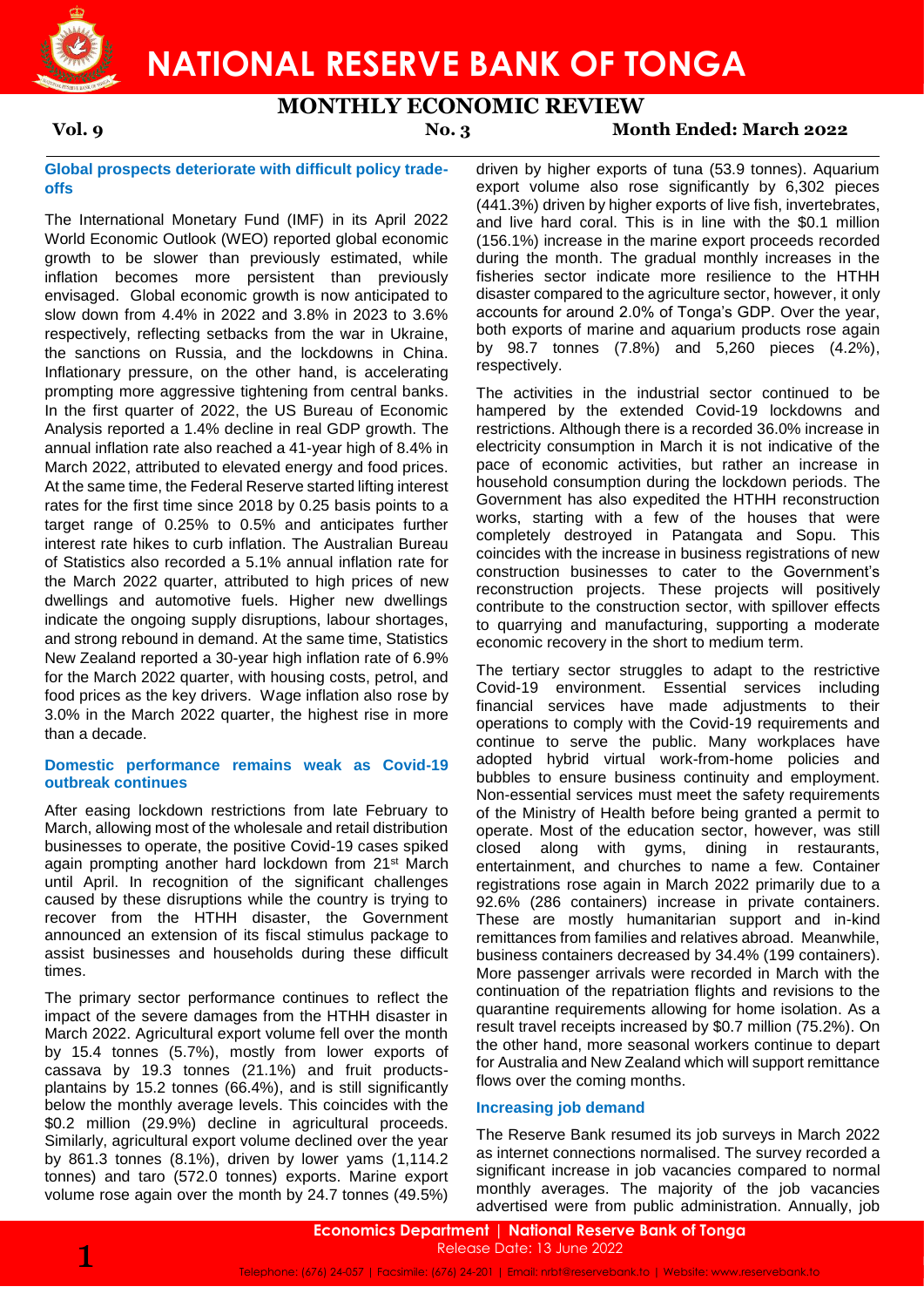

# **MONTHLY ECONOMIC REVIEW**

**Vol. 9 No. 3 Month Ended: March 2022**

vacancies rose by 228 vacancies (116.9%) reflecting higher demand for employment.

### **Inflation eased in March**

Inflation slightly rose over the month by 0.2%, owing mostly to higher prices of fuel and food items. Domestic prices.

|                        |               | Monthly | Annual        |               |  |
|------------------------|---------------|---------|---------------|---------------|--|
| Prices                 | <b>Mar-22</b> | Feb-22  | <b>Mar-22</b> | <b>Mar-21</b> |  |
| Headline Inflation (%) | 0.2           | 2.0     | 7.8           | 3.3           |  |
| Domestic prices        | $-1.2$        | 3.7     | 6.9           | 1.6           |  |
| Imported prices        | 1.4           | 0.6     | 8.6           | 4.7           |  |

however, declined and partially offset the rising import prices as local food prices for vegetables and root crops declined.

The annual headline inflation was reported at 7.8% in March, lower than the 9.1% in February but still above the 5% reference rate. Both domestic and

|                     |       |         |         | Annual |  |  |
|---------------------|-------|---------|---------|--------|--|--|
| Items (\$ per kg)   | Unit  | Mar-22  | Mar-21  | Change |  |  |
| <b>Domestic</b>     |       |         |         |        |  |  |
| Tuna                | 1kg   | \$21.00 | \$17.00 | \$4.00 |  |  |
| Tomatoes            | 1kg   | \$23.24 | \$20.28 | \$2.96 |  |  |
| lLu                 | 1kg   | \$8.52  | \$5.57  | \$2.95 |  |  |
| Capsicum            | 1kg   | \$17.02 | \$14.48 | \$2.54 |  |  |
| Imported            |       |         |         |        |  |  |
| <b>Turkey tails</b> | 1kg   | \$14.08 | \$10.88 | \$3.20 |  |  |
| Petrol              | litre | \$3.43  | \$2.75  | \$0.68 |  |  |
| Diesel              | litre | \$3.38  | \$2.73  | \$0.65 |  |  |

imported prices increased over the year. Import prices rose by 8.6% owing to significant increases in fuel, imported food items, construction materials, and petroleum gas. This is reflective of the rising commodity prices globally. Domestic prices also rose by 6.9% mostly from increases in local food prices and electricity. Natural disaster shocks have impacted the domestic food supply, while higher fuel prices pass-through to domestic energy prices.

This inflationary pressure highlights Tonga's vulnerability to natural disasters and external shocks as an importdependent economy. Disruptions to global supply chains and soaring freight rates will continue to push oil, food, and commodity prices higher. This will have large implications on Tonga's inflation as around 35% of the Consumer price index is comprised of imported food and fuel. This does not yet account for the pass-through of imported inflation to domestic energy prices and producer prices.

## **Effective exchange rates increased slightly**

**Table 3: Effective Exchange Rates**

|                                        | Monthly       |               |          | Annual        |          |
|----------------------------------------|---------------|---------------|----------|---------------|----------|
|                                        | <b>Mar-22</b> | <b>Feb-22</b> | % Growth | <b>Mar-21</b> | % Growth |
| Nominal Effective Exchange Rate Index  | 90.6          | 90.4          | 0.3      | 87.9          | 3.1      |
| Real Effective Exchange Rate Index     | 111.0         | 110.9         | 0.1      | 105.1         | 5.6      |
| Source: National Reserve Bank of Tonga |               |               |          |               |          |

The Nominal Effective Exchange Rate (NEER) rose slightly over the month reflecting the general weakening of the USD, JPY, GBP, EUR, and CNY against the TOP. The Real Effective Exchange Rate (REER) index increased over the month in line with the higher inflation rate.

Annually, the NEER still increased as trading partners' currencies weakened against the Tongan Pa'anga. The

REER increased also over the year in line with the higher inflation rate.

#### **Foreign exchange payments reduced foreign reserves**

|                                  | Annual<br>Monthly |               |         |               |          |
|----------------------------------|-------------------|---------------|---------|---------------|----------|
|                                  | <b>Mar-22</b>     | <b>Feb-22</b> | %Growth | <b>Mar-21</b> | % Growth |
| Foreign Reserves (\$ in million) | 861.4             | 867.3         | $-0.7$  | 685.7         | 25.6     |
| Import Coverage (months)         | 13.2              | 13.4          | $-1.5$  | 12.5          | 5.6      |

Foreign reserves declined in March 2022 by \$5.8 million to \$861.4 million, equivalent to 13.2 months of imports. This stemmed from an increase in transfers for large import payments and external loan repayments. In the year to March 2022, foreign reserves continued to increase significantly by \$175.8 million, attributed to higher receipts of budget support, official grants, capital inflows, and remittances. The majority of the official foreign reserves are held in USD, AUD, and NZD.

|                                     |               | <b>Table 5: Remittance Receipts</b> |          |               |               |          |
|-------------------------------------|---------------|-------------------------------------|----------|---------------|---------------|----------|
|                                     |               | <b>Monthly</b>                      |          |               | Annual        |          |
|                                     | <b>Mar-22</b> | Feb-22                              | % Growth | <b>Mar-22</b> | <b>Mar-21</b> | % Growth |
| Remittance (\$ in million)          | 32.0          | 27.7                                | 15.6     | 478.1         | 428.7         | 11.5     |
| Source: National Reserve Bank Tonga |               |                                     |          |               |               |          |

Source: National Reserve Bank Tonga

Total remittance receipts increased by \$4.3 million (15.6%) to \$32.0 million in March 2022. This was mainly driven by higher private transfer receipts, mostly in USD, NZD, and AUD. The improvement in internet connection and the gradual easing of Covid-19 restrictions have allowed for more financial services during the month. Annually, remittances continued to increase by \$49.4 million (11.5%) in March 2022. This stemmed from higher private transfers, compensation of employees followed by private capital transfers.

|                          |               | <b>Monthly</b> |          |               | Annual        |          |  |  |
|--------------------------|---------------|----------------|----------|---------------|---------------|----------|--|--|
|                          | <b>Mar-22</b> | <b>Feb-22</b>  | % Growth | <b>Mar-22</b> | <b>Mar-21</b> | % Growth |  |  |
| <b>Overall Balance</b>   | $-5.8$        | 11.1           | $-152.3$ | 175.8         | 228.2         | $-23.0$  |  |  |
| <b>Current Account</b>   | 7.7           | 4.0            | 92.3     | 136.0         | 164.4         | $-17.3$  |  |  |
| Merchandise Trade        | $-34.4$       | $-25.3$        | $-36.3$  | $-465.3$      | $-435.2$      | $-6.9$   |  |  |
| Services                 | $-6.4$        | $-3.0$         | $-113.8$ | $-48.3$       | $-20.4$       | $-137.3$ |  |  |
| Income                   | 0.9           | 2.4            | $-61.7$  | 25.8          | 27.0          | $-4.7$   |  |  |
| <b>Transfers</b>         | 47.6          | 29.9           | 59.6     | 623.9         | 592.9         | 5.2      |  |  |
| <b>Capital Account</b>   | 1.3           | 0.2            | 482.3    | 16.9          | 43.0          | $-60.7$  |  |  |
| <b>Financial Account</b> | $-14.8$       | 6.9            | $-314.9$ | 22.9          | 20.8          | 9.7      |  |  |

The Overseas Exchange Transactions (OET) recorded an overall balance deficit of \$5.8 million in March 2022 compared to the \$11.1 million surplus in February 2022. This stemmed from a decline in the financial account, underpinned by the increasing foreign exchange outflows.

In the year to March 2022, the OET balance surplus declined by \$52.4 million to \$175.8 million in March 2022. This was mainly underpinned by lower surpluses in the current and capital account. These are mainly from higher payments for imports and services, and lower official transfer and capital receipts.